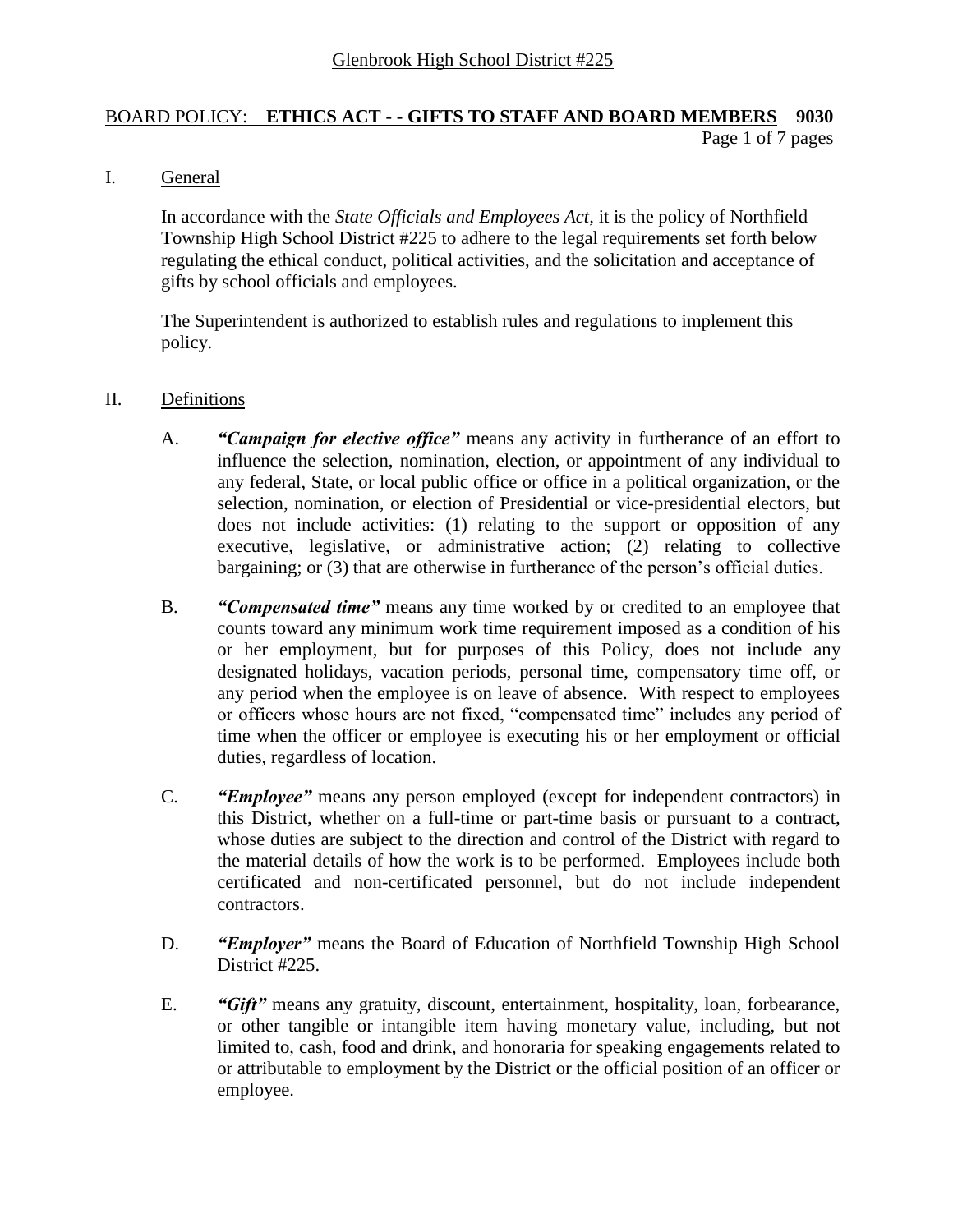# BOARD POLICY: **ETHICS ACT - - GIFTS TO STAFF AND BOARD MEMBERS 9030** Page 2 of 7 pages

- II. Definitions (continued)
	- F. *"Officer"* means a person who holds, by election or appointment, an office created by statute, regardless of whether the officer is compensated for service in his or her official capacity. The term "officer" includes Board of Education members.
	- G. *"Political activity"* means any activity in support of or in connection with any campaign for elective office or any political organization, but does not include activities (1) relating to the support or opposition of any executive, legislative, or administrative action; (2) relating to collective bargaining; or (3) that are otherwise in furtherance of the person's official duties.
	- H. *"Political organization"* means a party, committee, association, fund, or other organization that is required to file a statement of organization with the State Board of Elections or a county clerk under Section 9-3 of the *Election Code* (10 ILCS 5/9-3), but only with regard to those activities that require such filing.
	- I. *"Prohibited political activity***"** means the activities and the conditions set forth in Section III below.
	- J. *"Prohibited source"* means any person or entity who:
		- 1. is seeking official action by an officer, an employee, or by the officer or another employee directing that employee;
		- 2. does business or seeks to do business with the officer, an employee, or with the officer or another employee directing that employee;
		- 3. conducts activities regulated by the officer, an employee, or by the officer or another employee directing that employee;
		- 4. has interests that may be substantially affected by the performance or nonperformance of the official duties of the officer or employee;
		- 5. is registered or required to be registered with the Secretary of State under the Lobbyist Registration Act, except that an entity does not become a prohibited source merely because a registered lobbyist is one of its members or serves on its board of directors; or
		- 6. is an agent or business affiliate of, a spouse of, or an immediate family member living with a prohibited source.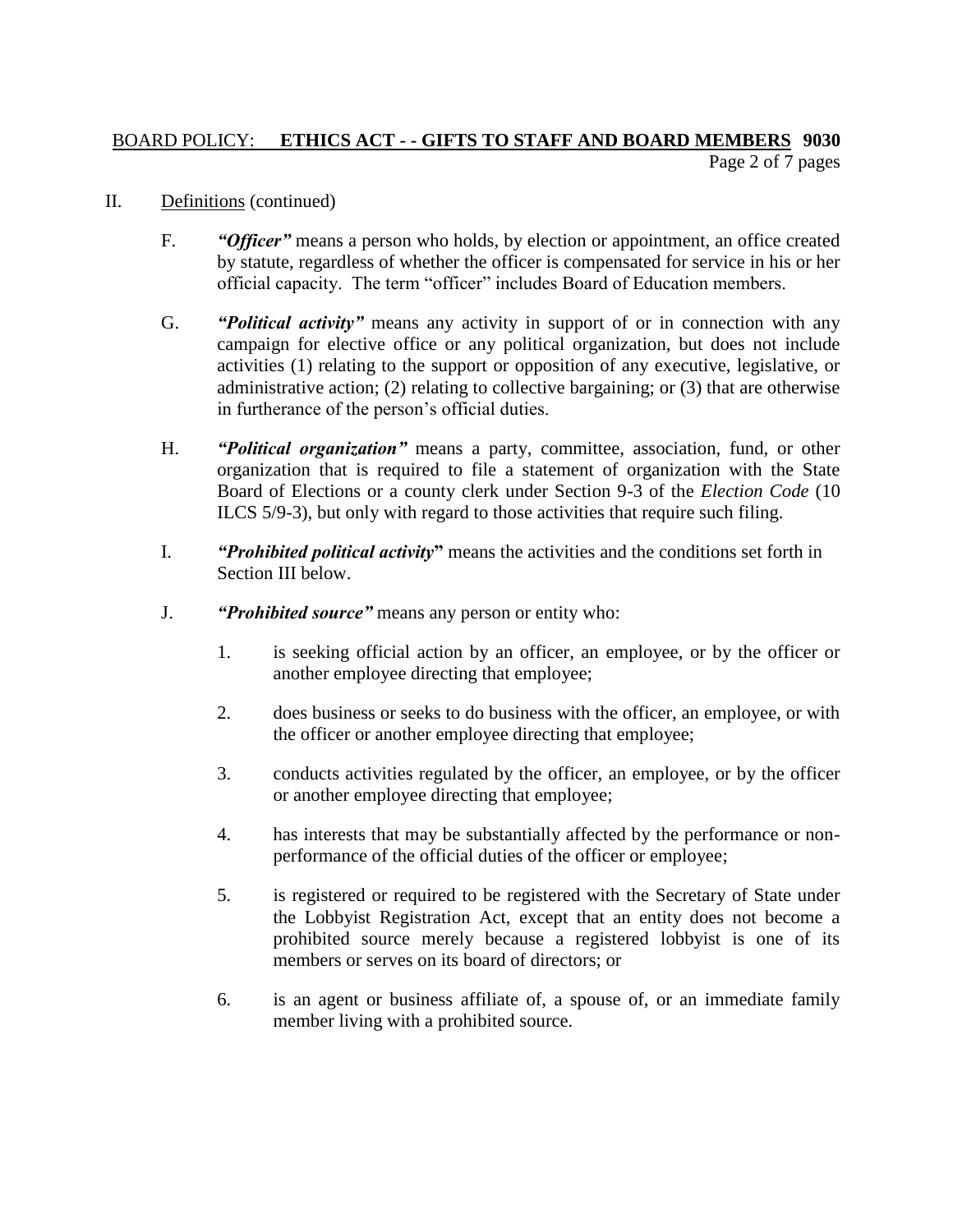# BOARD POLICY: **ETHICS ACT - - GIFTS TO STAFF AND BOARD MEMBERS 9030** Page 3 of 7 pages

#### III. Prohibited Political Activities

- A. No officer or employee shall intentionally perform any prohibited political activity (see III.E below) during any compensated time (see II.B above). No officer or employee shall intentionally use any property or resources of the School District in connection with any prohibited political activity.
- B. At no time shall any officer or employee intentionally require or solicit any other officer or employee to perform any prohibited political activity as part of that officer's or employee's duties, as a condition of employment or otherwise, or during any compensated time off (such as holidays, vacation, or personal leave).
- C. No officer or employee shall be required at any time to participate in any prohibited political activity in consideration for that officer or employee being awarded additional compensation or any benefit, whether in the form of a salary adjustment, bonus, compensatory time off, continued employment or otherwise, nor shall any officer or employee be awarded additional compensation or any benefit in consideration for his or her participation in any prohibited political activity.
- D. Nothing in this Policy prohibits activities that are otherwise appropriate for an officer or employee to engage in as part of his or her official duties or activities that are undertaken by an officer or employee on a voluntary basis that are not prohibited by this Policy.
- E. For purposes of this Policy, "prohibited political activity" means:
	- 1. Preparing for, organizing, or participating in any political meeting, political rally, political demonstration, or other political event.
	- 2. Soliciting contributions, including but not limited to the purchase of, selling, distributing, or receiving payment for tickets for any political fundraiser, political meeting, or other political event.
	- 3. Soliciting, planning the solicitation of, or preparing any document or report regarding anything of value intended as a campaign contribution.
	- 4. Planning, conducting, or participating in a public opinion poll in connection with a campaign for elective office (see II.A above) or on behalf of a political organization for political purposes or for or against any referendum question.
	- 5. Surveying or gathering information from potential or actual voters in an election to determine probable vote outcome in connection with a campaign for elective office or on behalf of a political organization (II.H above) for political purposes or for or against any referendum question.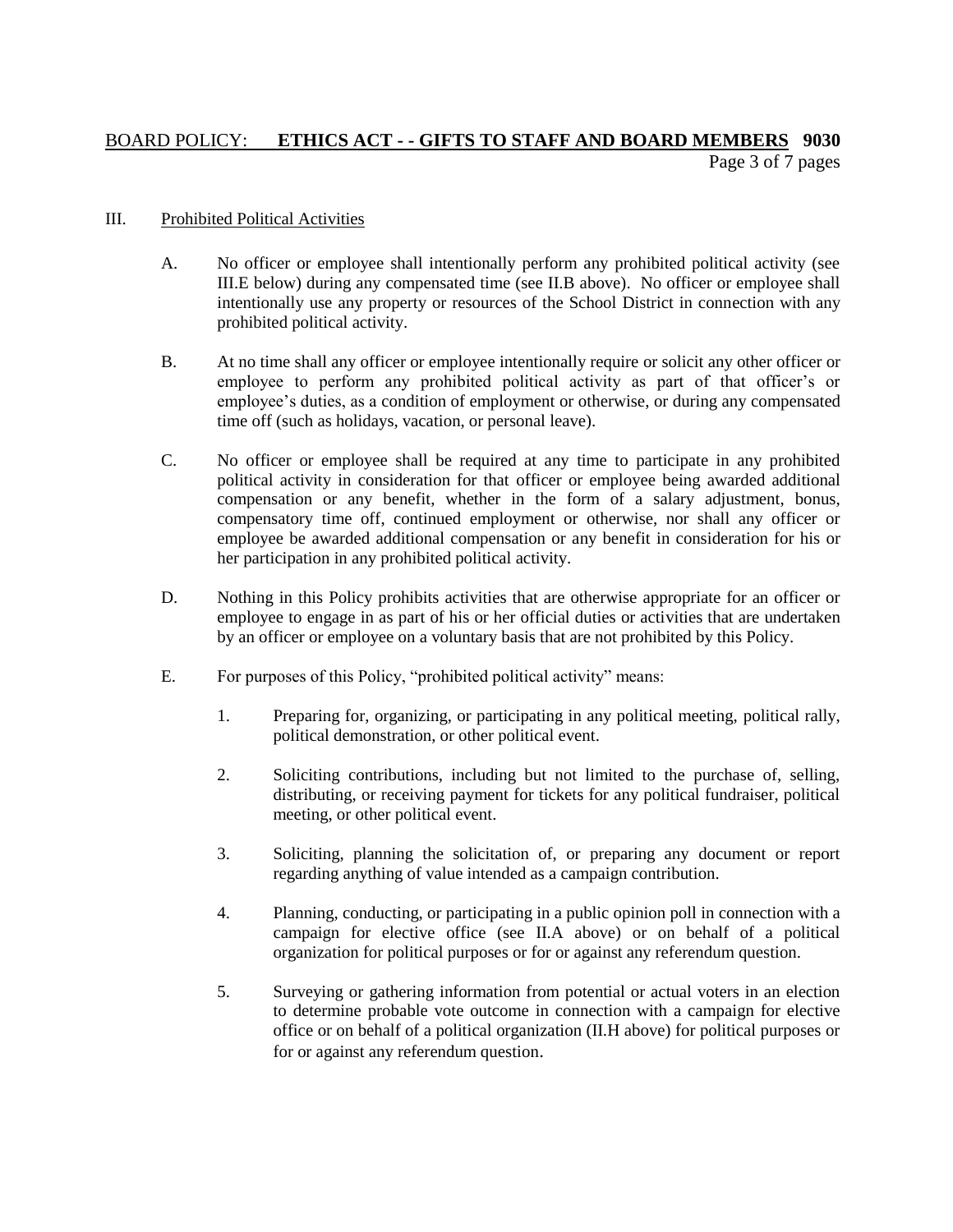# BOARD POLICY: **ETHICS ACT - - GIFTS TO STAFF AND BOARD MEMBERS 9030** Page 4 of 7 pages

#### III. Prohibited Political Activities (continued)

- 6. Assisting at the polls on Election Day on behalf of any political organization or candidate for elective office or for or against any referendum question.
- 7. Soliciting votes on behalf of a candidate for elective office or a political organization or for or against any referendum question or helping in an effort to get voters to the polls.
- 8. Initiating for circulation, preparing, circulating, reviewing, or filing any petition on behalf of a candidate for elective office or for or against any referendum question.
- 9. Making contributions on behalf of any candidate for elective office in that capacity or in connection with a campaign for elective office.
- 10. Preparing or reviewing responses to candidate questionnaires in connection with a campaign for elective office or on behalf of a political organization for political purposes.
- 11. Distributing, preparing for distribution, or mailing campaign literature, campaign signs, or other campaign material on behalf of any candidate for elective office or for or against any referendum question.
- 12. Campaigning for any elective office or for or against any referendum question.
- 13. Managing or working on a campaign for elective office or for or against any referendum question.
- 14. Serving as a delegate, alternate, or proxy to a political party convention.
- 15. Participating in any recount or challenge to the outcome of any election.

Nothing contained herein shall restrict any employee from engaging in any political activity during the employee's personal time, provided that the employee shall not receive any benefit as set forth herein.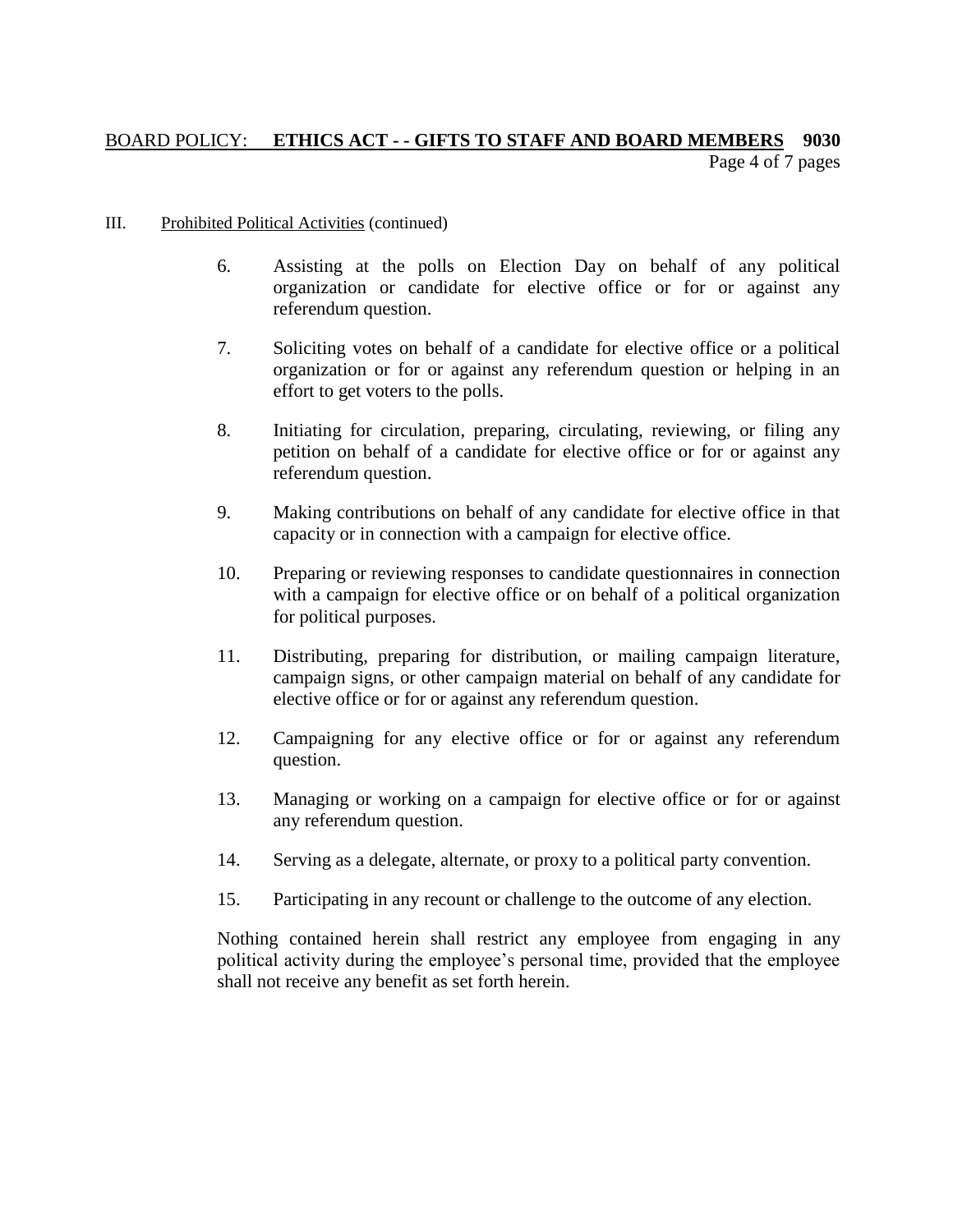## BOARD POLICY: **ETHICS ACT - - GIFTS TO STAFF AND BOARD MEMBERS 9030** Page 5 of 7 pages

## IV. Gift Ban

- A. Except as authorized under this Policy, no officer or employee, and no spouse of or immediate family member living with any officer or employee (collectively referred to herein as "recipients"), shall intentionally solicit or accept any gift from any prohibited source, as defined in II.E and J above, or which is otherwise prohibited by law or policy. No prohibited source shall intentionally offer or make a gift that violates this gift ban provision.
- B. The following are *exceptions* to the ban on gifts:
	- 1. Opportunities, benefits, and services that are available on the same conditions as for the general public;
	- 2. Anything for which the employee, officer, or his or her spouse or immediate family member pays the fair market value;
	- 3. Any (1) contribution that is lawfully made under the *Election Code* or (2) activities associated with a fundraising event in support of a political organization or candidate;
	- 4. Educational materials and missions;
	- 5. Travel expenses for a meeting to discuss school district business;
	- 6. A gift from a relative, meaning those people related to the individual as father, mother, son, daughter, brother, sister, uncle, aunt, great aunt, great uncle, first cousin, nephew, niece, husband, wife, grandfather, grandmother, grandson, granddaughter, father-in-law, mother-in-law, sonin-law, daughter-in-law, brother-in-law, sister-in-law, stepfather, stepmother, stepson, stepdaughter, stepbrother, stepsister, half brother, half sister, and including the father, mother, grandfather, or grandmother of the individual's spouse and the individual's fiancé or fiancée;
	- 7. Anything provided by an individual on the basis of a personal friendship, unless the recipient has reason to believe that, under the circumstances, the gift was provided because of the official position or employment of the recipient or his or her spouse or immediate family member and not because of a personal friendship.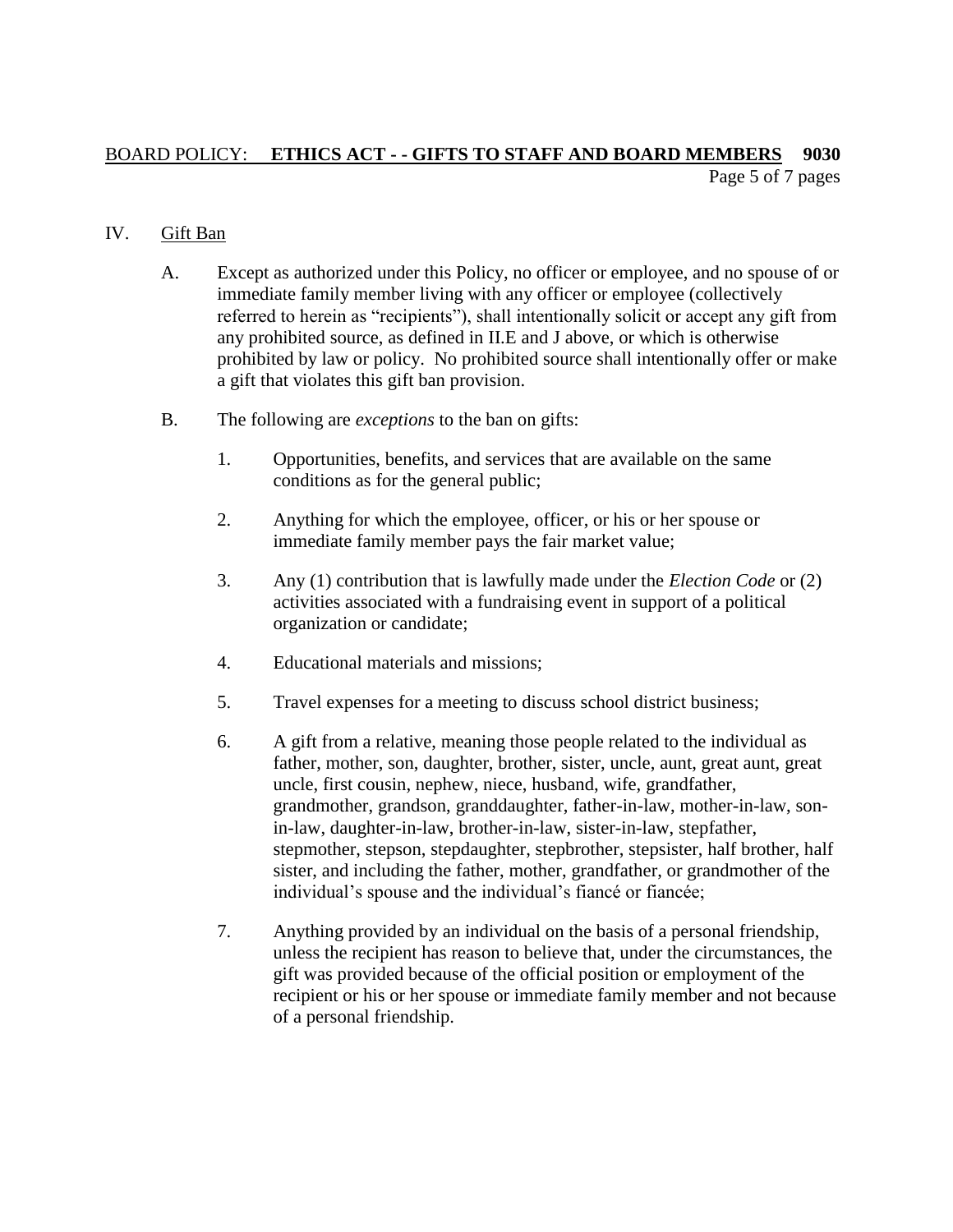## BOARD POLICY: **ETHICS ACT - - GIFTS TO STAFF AND BOARD MEMBERS 9030** Page 6 of 7 pages

### IV. Gift Ban (continued)

In determining whether a gift is provided on the basis of personal friendship, the recipient shall consider the circumstances under which the gift was offered, such as:

- a. the history of the relationship between the individual giving the gift and the recipient of the gift, including any previous exchange of gifts between those individuals; and
- b. whether to the actual knowledge of the recipient the individual who gave the gift personally paid for the gift or sought a tax deduction or business reimbursement for the gift; and
- c. whether to the actual knowledge of the recipient the individual who gave the gift also at the same time gave the same or similar gifts to other officers or employees, or their spouses or immediate family members.
- 8. Food or refreshments not exceeding \$75 per person in value on a single calendar day; provided that the food or refreshments are (1) consumed on the premises from which they were purchased or prepared or (2) catered. "Catered" means food or refreshments that are purchased ready to consume which are delivered by any means;
- 9. Food, refreshments, lodging, transportation, and other benefits resulting from outside business or employment activities (or outside activities that are not connected to the official duties of the officer or employee), of the officer or employee or his or her spouse if the benefits have not been offered or enhanced because of the official position or employment of the officer or employee, and are customarily provided to others in similar circumstances;
- 10. Intra-governmental and inter-governmental gifts. "Intra-governmental gift" means any gift given to an officer or employee from another officer or employee, and "inter-governmental gift" means any gift given to an employee or an officer by an officer or employee of another governmental entity;
- 11. Bequests, inheritances, and other transfers at death;